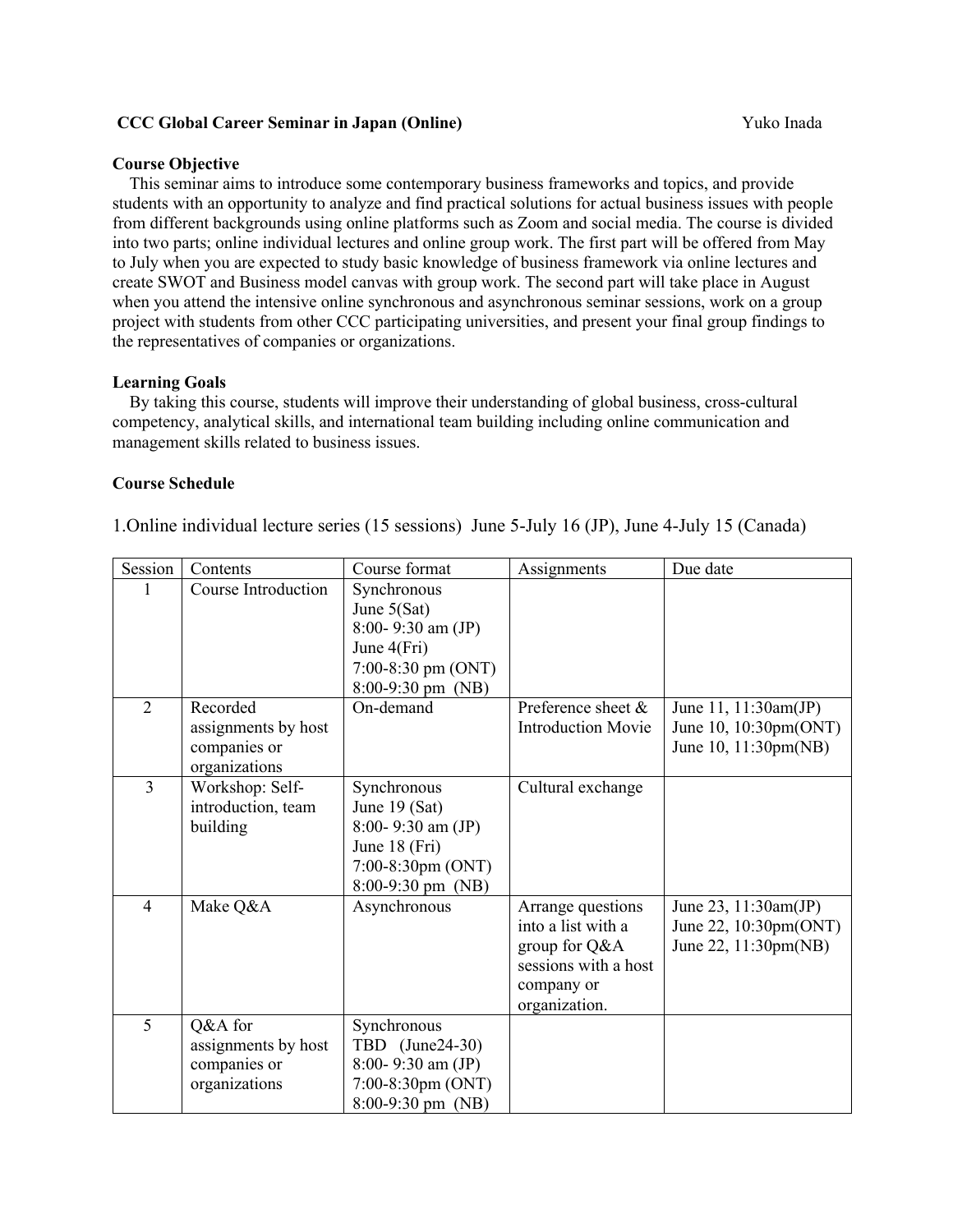| 6  | <b>Business Design</b>                         | On-demand    |                                 |                                                                       |
|----|------------------------------------------------|--------------|---------------------------------|-----------------------------------------------------------------------|
| 7  | Value Proposition,<br><b>Inspiring Ideas</b>   | On-demand    | <b>Inspiring Ideas</b>          | July 16, 11:30am(JP)<br>July 15, 10:30pm(ONT)<br>July 15, 11:30pm(NB) |
| 8  | <b>Business Model</b><br>Canvas                | On-demand    | <b>Business Model</b><br>Canvas | July 16, 11:30am(JP)<br>July 15, 10:30pm(ONT)<br>July 15, 11:30pm(NB) |
| 9  | <b>SWOT</b>                                    | On-demand    | <b>SWOT</b>                     | July 16, 11:30am(JP)<br>July 15, 10:30pm(ONT)<br>July 15, 11:30pm(NB) |
| 10 | Web Strategy                                   | On-demand    |                                 |                                                                       |
| 11 | <b>Business Plan 1</b><br>(Concept)            | On-demand    |                                 |                                                                       |
| 12 | <b>Business Plan 2</b><br>(Presentation)       | On-demand    | <b>Business Plan</b>            | July 16, 11:30am(JP)<br>July 15, 10:30pm(ONT)<br>July 15, 11:30pm(NB) |
| 13 | Group Work: SWOT                               | Asynchronous |                                 |                                                                       |
| 14 | Group Work:<br><b>Business Model</b><br>Canvas | Asynchronous |                                 |                                                                       |
| 15 | Group Work:<br><b>Business Plan</b>            | Asynchronous |                                 |                                                                       |

Notes.

Time (JP): Kwansei Gakuin University

Time (ONT): University of Toronto, Queen's University, and King's University College at Western University

Time (NB): Mount Allison University

【Session1】If you cannot participate in a session 1, please watch the course introduction by June 9(JP), June 8(Canada).

【Session 2】 Please submit individual questions of assignments and a preference sheet of host institutions by June 11, 11:30am(JP), June 10, 10:30pm(ONT), June 10, 11:30pm(NB). Your preference may not be reflected if you do not submit the preference sheet by the deadline.In terms of individual questions, please point out what kind of questions you may need to ask the corporate executive of your host organization and what kind of information you may still need to obtain in order to present your solution.

【Session 4】Please arrange questions into a list with a group by June 23, 11:30am (JP), June 22, 10:30pm (ONT), June 22, 11:30pm (NB). Each group leader will e-mail the list to cccsubmission@kwansei.ac.jp with the subject line: "GCSJ Q&A by (your name)/(your host organization)".

【Sessions 6-12】These sessions will be available on-demand, but the deadline for the assignments (Inspiring ideas, Business Model Canvas, SWOT, and Business Plan) is July 16, 11:30am (JP). July 15, 10:30pm (ONT), July 15, 11:30pm (NB).

Please use the report format and e-mail your report to cccsubmission@kwansei.ac.jp with the subject line: "GCSJ individual report by (your name)." More information is available in the "Assignment Details" below.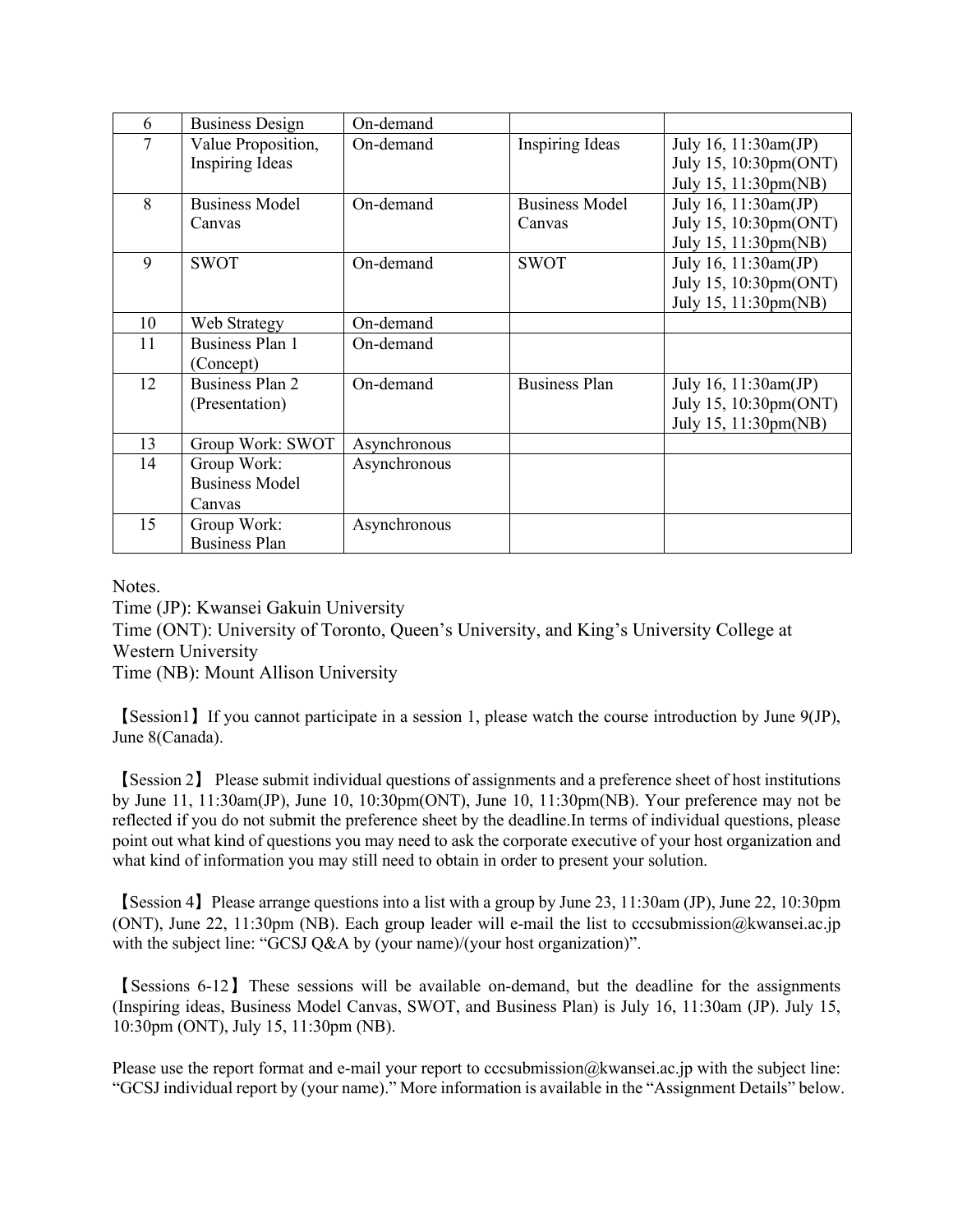| Session        | Contents                  | Course format | Time (JP)    | Time(ONT)      | Time (NB)     |
|----------------|---------------------------|---------------|--------------|----------------|---------------|
|                | Presentation              | Synchronous   | Aug. $16$    | Aug. $15$      | Aug. $15$     |
|                | (SWOT)                    |               | 8:00-9:30am  | 7:00-8:30pm    | 8:00-9:30 pm  |
| $\overline{2}$ | Presentation              | Synchronous   | Aug. $17$    | Aug. $16$      | Aug. $16$     |
|                | (Business Model           |               | 8:00-9:30 am | 7:00-8:30pm    | 8:00-9:30 pm  |
|                | Canvas)                   |               |              |                |               |
| 3              | Group Work 1              | Synchronous   | Aug. $18$    | Aug. $17$      | Aug. $17$     |
|                | (Business Plan)           |               | 8:00-9:30 am | $7:00-8:30$ pm | 8:00-9:30 pm  |
| $\overline{4}$ | Tutorial with an          | Synchronous   | Aug. $19$    | Aug. $18$      | Aug. $18$     |
|                | instructor 1              |               | 8:00-9:30 am | 7:00-8:30pm    | 8:00-9:30 pm  |
| 5              | Group Work 2              | Synchronous   | Aug. $20$    | Aug.19         | Aug.19        |
|                | (Business Plan)           |               | 8:00-9:30 am | 7:00-8:30pm    | 8:00-9:30 pm  |
| 6              | Tutorial with an          | Synchronous   | Aug. $23$    | Aug. $22$      | Aug. $22$     |
|                | instructor 2              |               | 8:00-10:00am | 7:00-9:00pm    | 8:00-10:00 pm |
| 7              | Rehearsal                 | Synchronous   | Aug. $24$    | Aug. $23$      | Aug. $23$     |
|                |                           |               | 8:00-10:00am | 7:00-9:00pm    | 8:00-10:00 pm |
| 8              | Group Work 3              | Synchronous   | Aug. $25$    | Aug.24         | Aug. $24$     |
|                | (Business Plan)           |               | 8:00-10:00am | $7:00-9:00$ pm | 8:00-10:00 pm |
| 9              | <b>Final Presentation</b> | Synchronous   | Aug. $26$    | Aug. $25$      | Aug. $25$     |
|                | (Business Plan)           |               | 8:00-9:30 am | 7:00-8:30pm    | 8:00-9:30 pm  |
| 10             | Wrap-up                   | Synchronous   | Aug. $27$    | Aug. $26$      | Aug. $26$     |
|                |                           |               | 8:00-9:30 am | $7:00-8:30$ pm | 8:00-9:30 pm  |

# 2. Online group work series (10 sessions) Aug. 16-27(JP), Aug.15-26(Canada) Day1-10

# Content Details

| Session        | Contents             | Activities                              | Objectives                       |
|----------------|----------------------|-----------------------------------------|----------------------------------|
|                | <b>SWOT</b>          | Present SWOT analysis                   | Improve knowledge about host     |
|                | analysis             |                                         | companies with feedback          |
| $\overline{2}$ | <b>Business</b>      | Share Business Model Canvas with        | Expand a host company's          |
|                | Model Canvas         | group members                           | knowledge of stakeholders        |
| 3              | <b>Business Plan</b> | Share Business Plan with group          | Share ideas and create a         |
|                |                      | members                                 | business plan                    |
| $\overline{4}$ | Tutorial with        | Brush up Business Plan with group       | Consider problems and solutions  |
|                | an instructor        | members                                 |                                  |
| 5              | <b>Business Plan</b> | Modify Business Plan with group         | Analyze Business Plan            |
|                |                      | members                                 |                                  |
| 6              | Tutorial with        | Brush up Business Plan with group       | Consider problems and solutions  |
|                | an instructor        | members                                 |                                  |
| $\overline{7}$ | Rehearsal            | Present a business plan to all students | Practice a business presentation |
| 8              | <b>Business Plan</b> | Modify Business Plan with group         | Analyze Business Plan            |
|                |                      | members                                 |                                  |
| 9              | Final group          | Deliver final presentations (Business   | Present a business plan in       |
|                | presentation         | plans) to host organizations for        | appropriate business manners     |
|                |                      | consideration                           | and receive feedback effectively |
| 10             | Wrap-up              | Summarize all sessions                  | Identify key takeaways           |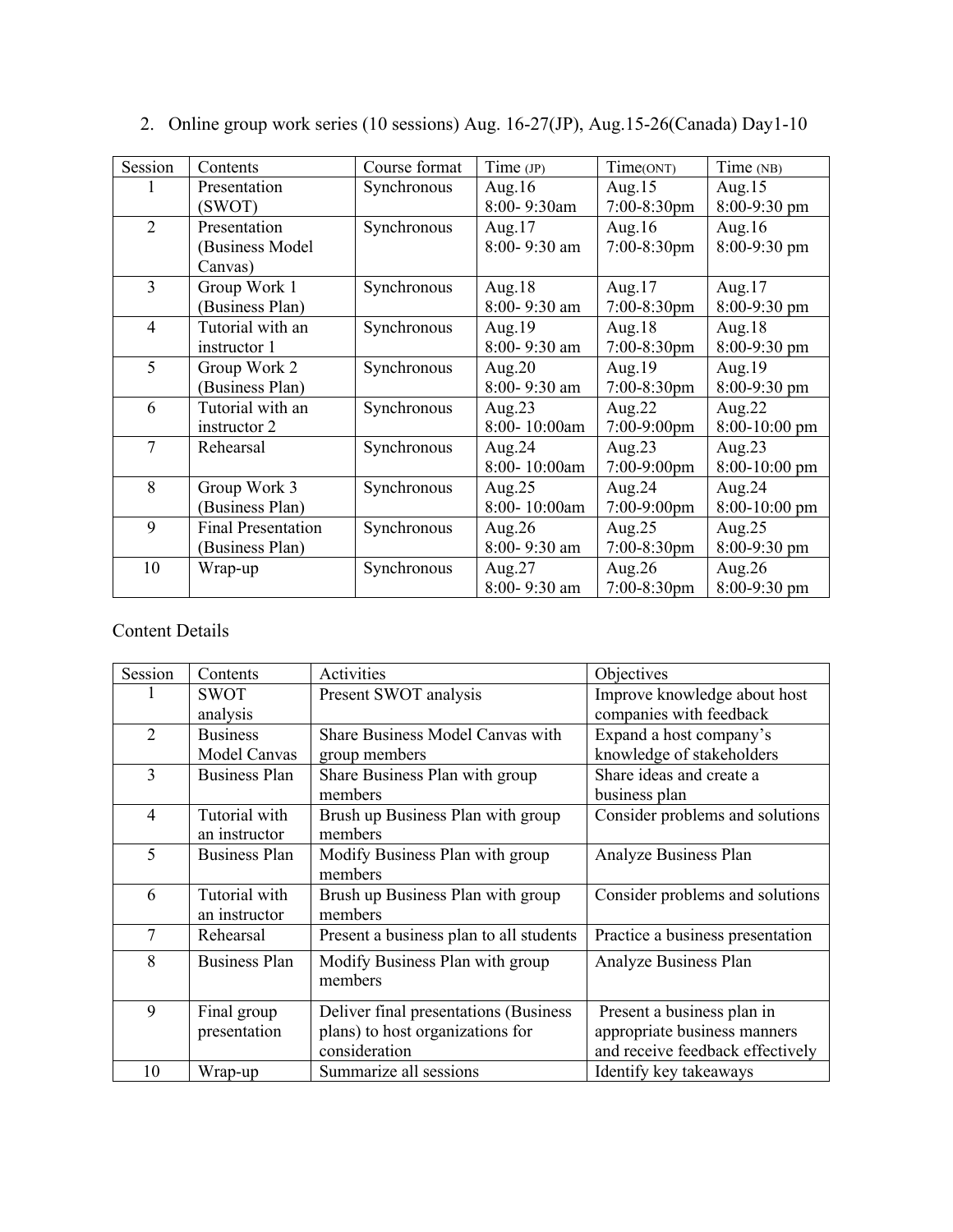Notes. Time (JP): Kwansei Gakuin University Time (ONT): University of Toronto, Queen's University, and King's University College at Western University Time (NB): Mount Allison University

Assignment Details **Online Individual Lecture Report (20%)** 

- 1. Inspiring Ideas
- 2. SWOT
- 3. Business Model Canvas
- 4. Business Plan

1. Write a 250-word short note including inspiring product name, function, and image. Try to identify the customer's problem and point out three selling points.

- 2.Write a 1000-word report on your host company and its industry. Try to identify competitors and customers of your host organization first and find *internal factors* (the strengths and weaknesses internal to the organization) and *external factors* (the opportunities and threats presented by the environment external to the organization) that may affect the business outcome of your host organization. You need to search for relevant articles from your host organization's website, newspapers, and business magazines to support your argument.
- 3. Write a 500-word report on your host organization using Business Model Canvas (Key Partners, Key Activities, Key Resources, Value Propositions, Customer Relationships, Channels, Customer Segments, Cost Structure, Revenue Streams).
- 4. Write a 1000-word idea report regarding a business plan on your host company. The contents of the report need to be included an assignment/task of your host organization and brief ideas as to why you propose the solution.

 Deadline**:** July 16, 11:30am (JP), July 15, 10:30pm (ONT), July 15, 11:30pm (NB). Please use the report format and e-mail your report to cccsubmission@kwansei.ac.jp with the subject: "GCSJ individual report by (your name)" An early response is highly recommended. Late submission will be penalized.

Note. All assignments relate to online group work sessions starting from Aug. 16 (JP), Aug. 15(Canada).